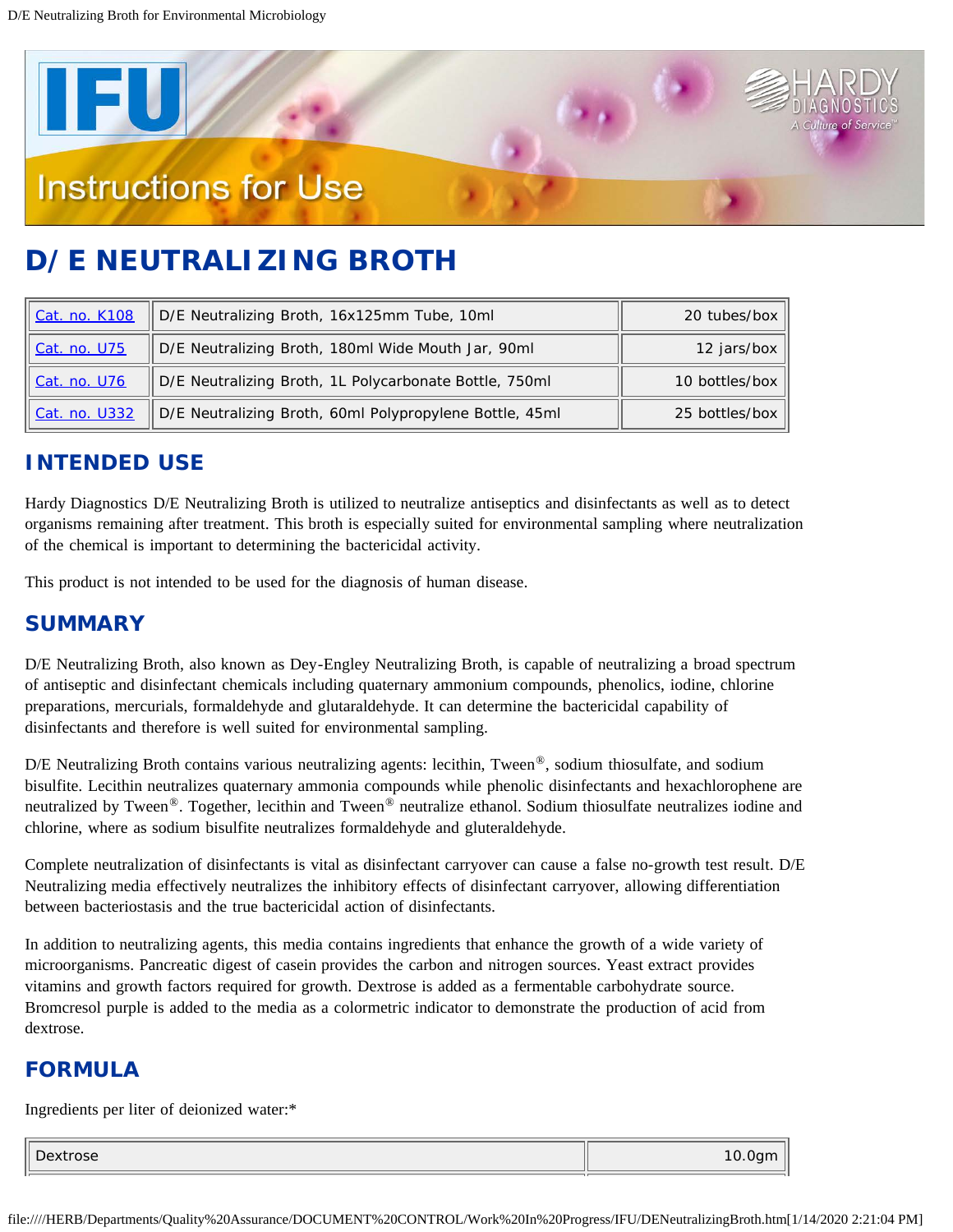D/E Neutralizing Broth for Environmental Microbiology

| Lecithin                    | 7.0gm             |
|-----------------------------|-------------------|
| Sodium Thiosulfate          | 6.0gm             |
| Pancreatic Digest of Casein | 5.0gm             |
| Tween <sup>®</sup> 80       | 5.0gm             |
| <b>Yeast Extract</b>        | 2.5 <sub>gm</sub> |
| Sodium Bisulfite            | 2.5 <sub>gm</sub> |
| Sodium Thioglycollate       | 1.0 <sub>gm</sub> |
| Monopotassium Phosphate     | 0.1 <sub>gm</sub> |
| <b>Bromcresol Purple</b>    | $0.02$ gm         |

Final pH 7.6 +/- 0.3 at 25°C.

\* Adjusted and/or supplemented as required to meet performance criteria.

#### **STORAGE AND SHELF LIFE**

Storage: Upon receipt store at 2-8°C. away from direct light. Media should not be used if there are any signs of deterioration, discoloration, contamination, or if the expiration date has passed. Product is light and temperature sensitive; protect from light, excessive heat and freezing.

The expiration dating on the product label applies to the product in its intact packaging when stored as directed. The product may be used and tested up to the expiration date on the product label and incubated for the recommended quality control incubation times.

Refer to the document ["Storage](https://catalog.hardydiagnostics.com/cp_prod/Content/hugo/Storage.htm)" for more information.

#### **PRECAUTIONS**

This product may contain components of animal origin. Certified knowledge of the origin and/or sanitary state of the animals does not guarantee the absence of transmissible pathogenic agents. Therefore, it is recommended that these products be treated as potentially infectious, and handle observing the usual universal blood precautions. Do not ingest, inhale, or allow to come into contact with skin.

This product is for laboratory use only. It is to be used only by adequately trained and qualified laboratory personnel. Observe approved biohazard precautions and aseptic techniques. All laboratory specimens should be considered infectious and handled according to "standard precautions." The "Guidelines for Isolation Precautions" is available from the Centers for Disease Control and Prevention at [www.cdc.gov/ncidod/dhqp/gl\\_isolation.html](http://www.cdc.gov/ncidod/dhqp/gl_isolation.html).

For additional information regarding specific precautions for the prevention of the transmission of all infectious agents from laboratory instruments and materials, and for recommendations for the management of exposure to infectious disease, refer to CLSI document M-29: *Protection of Laboratory Workers from Occupationally Acquired Infections: Approved Guideline.*

Sterilize all biohazard waste before disposal.

Refer to the document ["Precautions When Using Media"](https://catalog.hardydiagnostics.com/cp_prod/Content/hugo/PrecautionsWhenUsingMedia.htm) for more information.

Refer to the document **SDS Search** instructions on the Hardy Diagnostics' website for more information.

#### **PROCEDURE**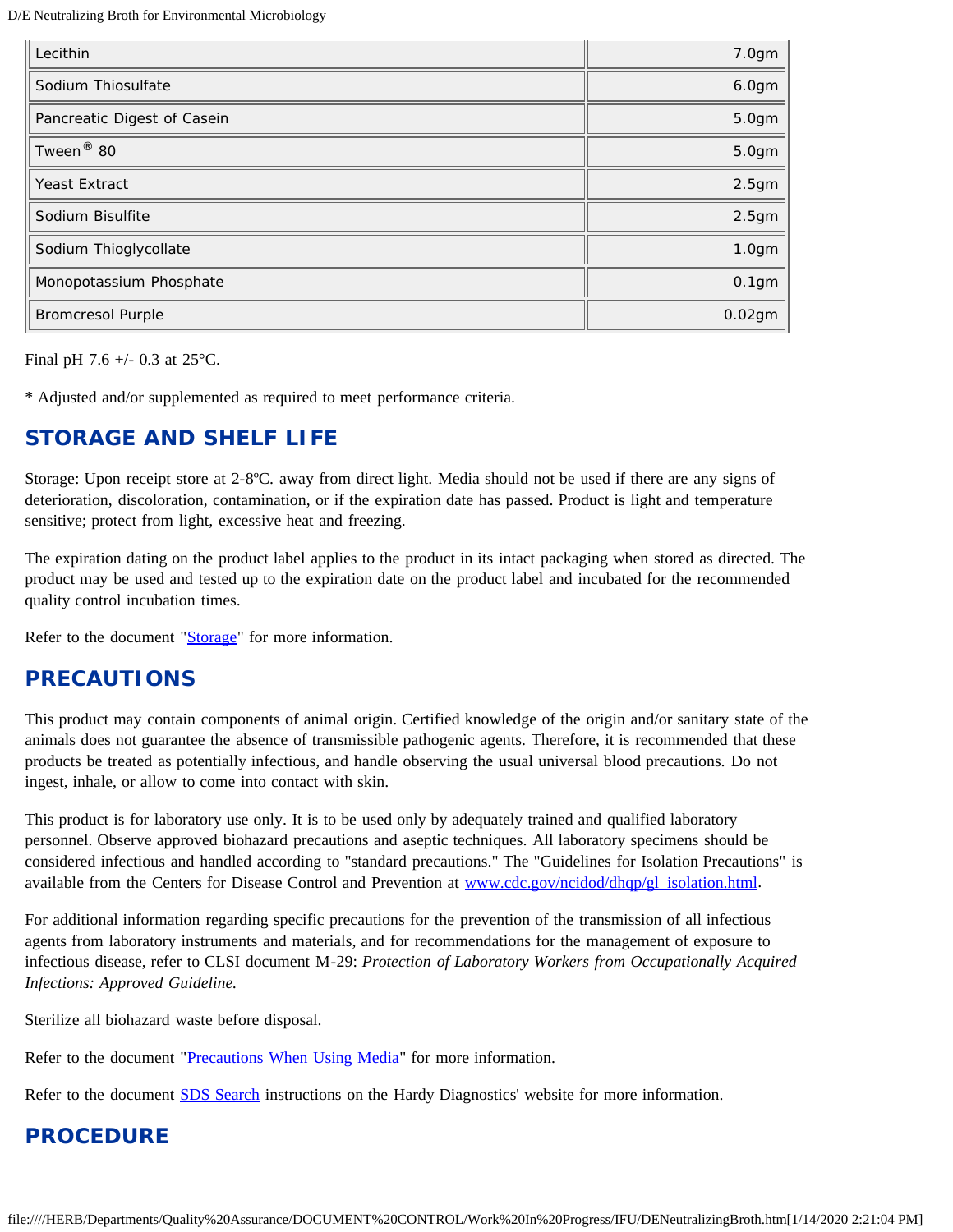Specimen Collection: Consult listed references for appropriate methods for the collection of specimens from environmental and industrial sources.

Method of Use: Refer to listed references of test protocols and additional procedures using this media. Inoculate the media as desired and incubate with caps loosened, under aerobic conditions at 35ºC. for 24-48 hours.

# **INTERPRETATION OF RESULTS**

Colonies of dextrose fermenting microorganisms will cause the media to turn yellow in color.

Consult listed references for information pertaining to colony morphology and biochemical tests required for identification. $(1-5)$ 

# **LIMITATIONS**

It is recommended that biochemical, immunological, molecular, or mass spectrometry testing be performed on colonies from pure culture for complete identification.

Refer to the document ["Limitations of Procedures and Warranty"](https://catalog.hardydiagnostics.com/cp_prod/Content/hugo/LimitsOfProceduresWarranty.htm) for more information.

# **MATERIALS REQUIRED BUT NOT PROVIDED**

Standard microbiological supplies and equipment such as loops, other culture media, swabs, applicator sticks, incinerators, and incubators, etc., as well as serological and biochemical reagents, are not provided.

# **QUALITY CONTROL**

Hardy Diagnostics tests each lot of commercially manufactured media using appropriate quality control microorganisms and quality specifications as outlined on the Certificates of Analysis (CofA). The following organisms are routinely used for testing at Hardy Diagnostics:

| <b>Test Organisms</b>                                | <b>Inoculation</b><br>Method* | <b>Incubation</b> |                    |                   | <b>Results</b>                     |  |  |
|------------------------------------------------------|-------------------------------|-------------------|--------------------|-------------------|------------------------------------|--|--|
|                                                      |                               | <b>Time</b>       | <b>Temperature</b> | <b>Atmosphere</b> |                                    |  |  |
| <b>Bacillus subtilis</b><br>ATCC $^{\circledR}$ 6633 | $\overline{A}$                | 40-48hr           | $35^{\circ}$ C     | Aerobic           | Growth; usually no color<br>change |  |  |
| Escherichia coli<br>ATCC <sup>®</sup> 25922          | $\overline{A}$                | 40-48hr           | $35^{\circ}$ C     | Aerobic           | Growth; yellow color<br>change     |  |  |
| Pseudomonas<br>aeruginosa<br>ATCC <sup>®</sup> 9027  | $\overline{A}$                | 40-48hr           | $35^{\circ}$ C     | Aerobic           | Growth; no color change            |  |  |
| Salmonella enterica<br>ATCC <sup>®</sup> 14028       | $\overline{A}$                | 40-48hr           | $35^{\circ}$ C     | <b>Aerobic</b>    | Growth; yellow color<br>change     |  |  |
| Staphylococcus aureus<br>ATCC <sup>®</sup> 6538      | $\overline{A}$                | 40-48hr           | $35^{\circ}$ C     | Aerobic           | Growth; yellow color<br>change     |  |  |
| Additional test organism for Cat. no. U332           |                               |                   |                    |                   |                                    |  |  |
| Streptococcus mutans<br>ATCC <sup>®</sup> 35668      | $\overline{A}$                | 40-48hr           | $35^{\circ}$ C     | Aerobic           | Growth; yellow color<br>change     |  |  |

\* Refer to the document "[Inoculation Procedures for Media QC"](https://catalog.hardydiagnostics.com/cp_prod/Content/hugo/InocProced4MediaQC.htm) for more information.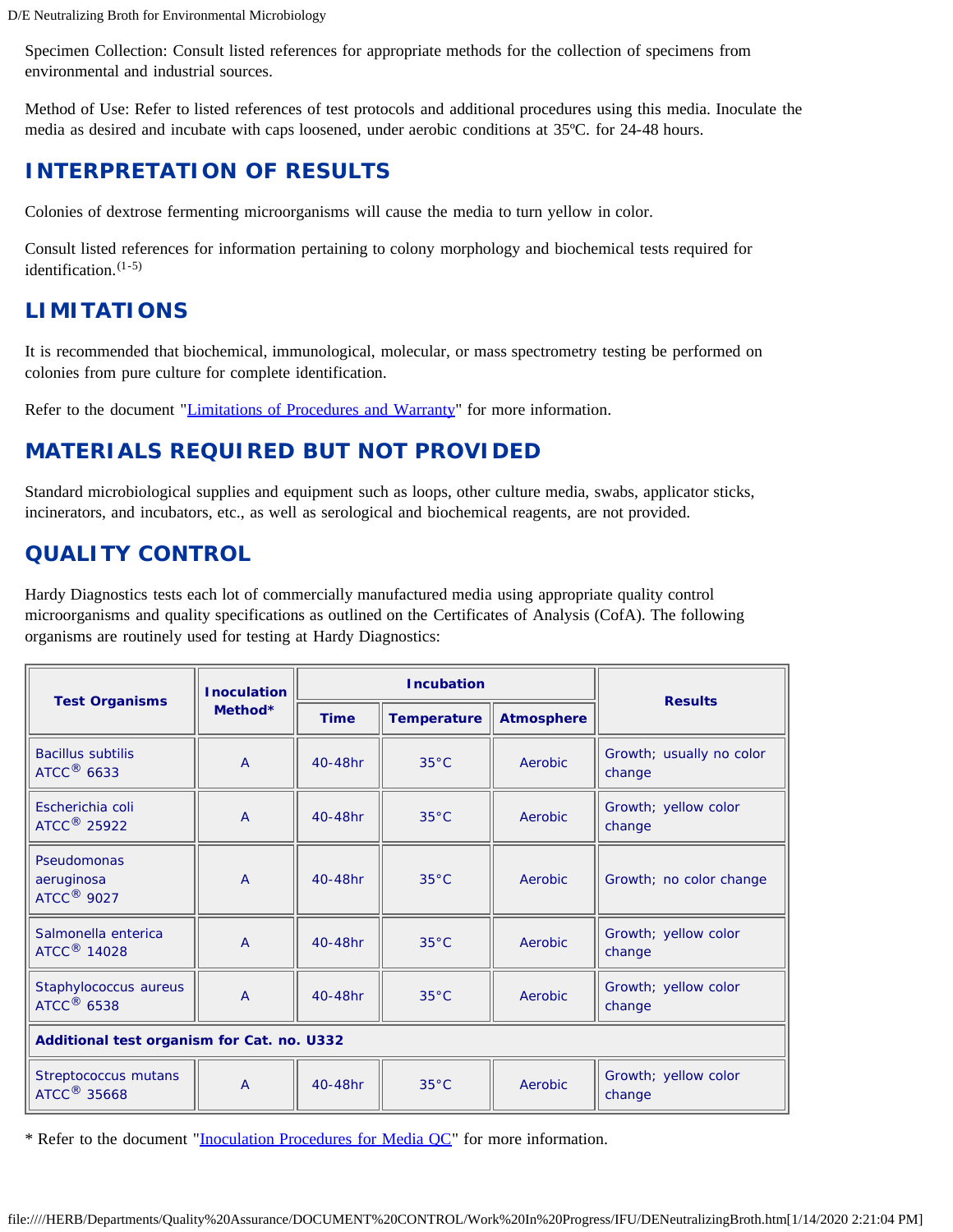#### **USER QUALITY CONTROL**

End users of commercially prepared culture media should perform QC testing in accordance with applicable government regulatory agencies, and in compliance with accreditation requirements. Hardy Diagnostics recommends end users check for signs of contamination and deterioration and, if dictated by laboratory quality control procedures or regulation, perform quality control testing to demonstrate growth or a positive reaction and to demonstrate inhibition or a negative reaction, if applicable. Hardy Diagnostics quality control testing is documented on the certificates of analysis (CofA) available from Hardy Diagnostics [Certificates of Analysis](https://catalog.hardydiagnostics.com/cp_prod/Hardy_COA.aspx) website. In addition, refer to the following document "[Finished Product Quality Control Procedures,](https://catalog.hardydiagnostics.com/cp_prod/Content/hugo/FinishedProductQC.htm)" for more information on QC or see reference(s) for more specific information.

# **PHYSICAL APPEARANCE**

D/E Neutralizing Broth should appear opaque, with an even suspension of particulates, and lavender to purple in color.



*Bacillus subtilis* (ATCC® 6633) growing in D/E Neutralizing Broth (Cat. no. K108). Incubated aerobically for 24 hours at 35ºC. No color change to yellow was indicative as negative for acid production from dextrose.

*Escherichia coli* (ATCC® 25922) growing in D/E Neutralizing Broth (Cat. no. K108). Incubated aerobically for 24 hours at 35ºC. The yellow color change was indicative as positive for acid production from dextrose.

#### **REFERENCES**

1. U.S. Food and Drug Administration. *Bacteriological Analytical Manual.* AOAC, Arlington, VA. [http://www.fda.gov/Food/FoodScienceResearch/LaboratoryMethods/ucm2006949.htm.](http://www.fda.gov/Food/FoodScienceResearch/LaboratoryMethods/ucm2006949.htm)

2. American Public Health Association. *Standard Methods for the Examination of Dairy Products,* APHA, Washington, D.C.

3. APHA Technical Committee on Microbiological Methods for Foods. *Compendium of Methods for the Microbiological Examination of Foods,* APHA, Washington, D.C.

4. American Public Health Association. *Standard Methods for the Examination of Water and Wastewater,* APHA, Washington, D.C.

5. *United States Pharmacopoeia and National Formulary* (USP-NF). Rockville, MD: United States Pharmacopeial Convention.

ATCC is a registered trademark of the American Type Culture Collection. Tween is a registered trademark of ICI Americas, Inc.